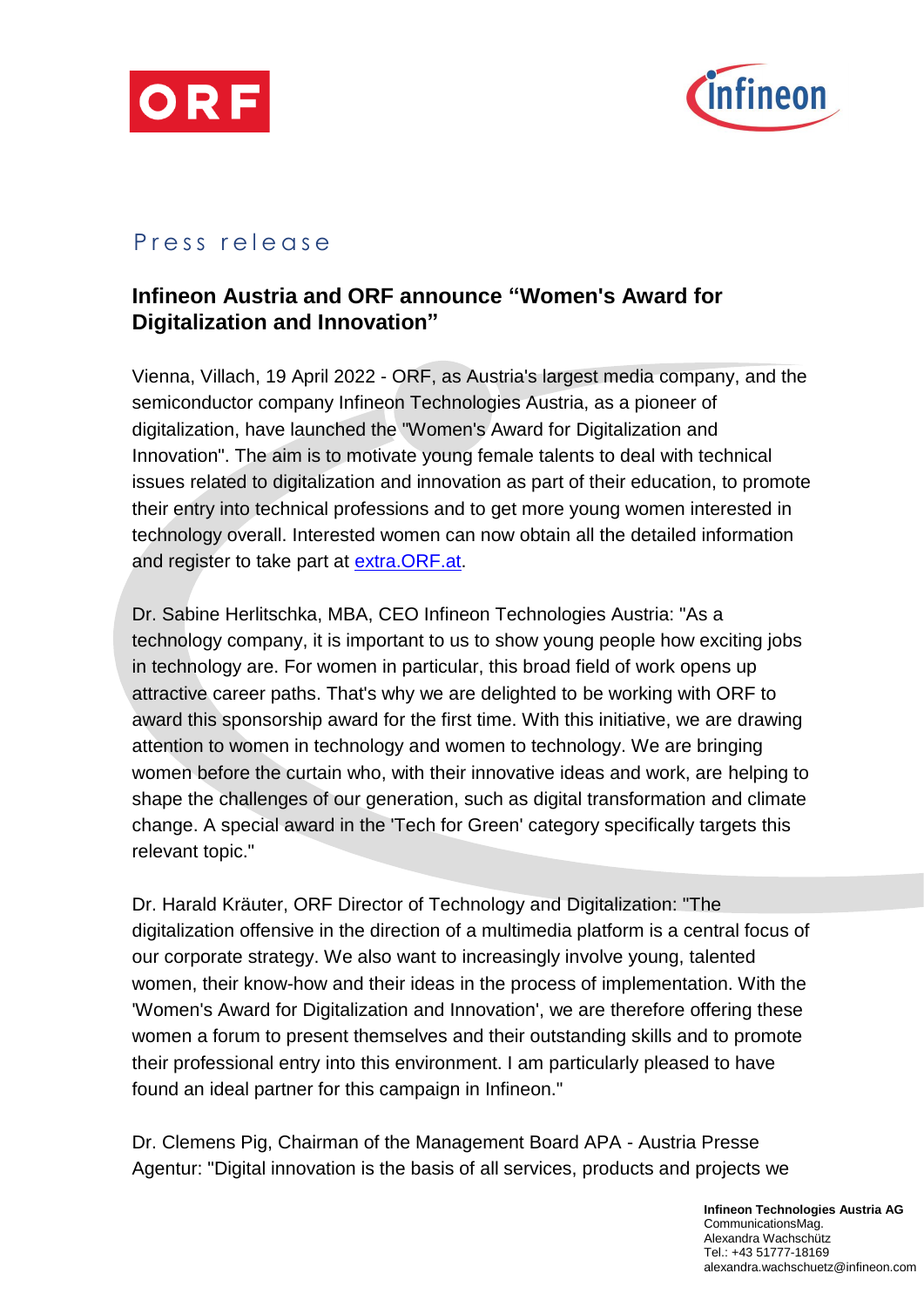develop as a technology-oriented Austrian news agency. Equality and gender balance are not only a social necessity, they also open the space for more comprehensive and creative solutions. Being part of an initiative that specifically brings female digital experts and innovators to the forefront makes us as APA very happy and fits perfectly into our corporate culture."

## **The details**

ORF and Infineon Austria invite women to submit their departmental, bachelor and master theses as well as dissertations from the years 2020, 2021 and 2022. The theses should cover the topics of information and communication technologies, semiconductor and nanotechnologies as well as engineering and natural sciences.

After pre-selection by an advisory board and subsequent shortlist presentations, a jury of prominent experts will evaluate and award the innovative potential, thematic originality, application relevance and possible contribution to sustainability and environmental protection ("Tech for Green") of the works.

The submission period starts on 19 April 2022 and ends on 31 May 2022 at 12:00 noon. The shortlist presentations as well as the award announcement and ceremony will take place on 27 June 2022 in Vienna.

The "Women's Award for Digitalization and Innovation" is endowed with EUR 10,000 (1st place), EUR 5,000 (2nd place) and EUR 2,500 (3rd place), and an additional prize is awarded for special attention to the requirements of "Tech for Green" (EUR 2,500). In addition, exciting internships at ORF Technik, Infineon Austria and APA Technik will be awarded.

All information and details on the "Women's Award for Digitalization and Innovation" are now available at extra. ORF. at. Women can register to take part as of now via this page. Information is also available on ORF TELETEXT page 466 and at [www.infineon.com/presseaustria.](http://www.infineon.com/presseaustria)

The "Women's Award for Digitalization and Innovation" was created - on the initiative of Thomas Prantner (authorized signatory in the ORF Directorate for Technology and Digitalization) - by Infineon Austria and ORF, and the APA is also a media partner. Doris Schmidauer, wife of the Austrian Federal President, the Austrian Federal Minister of Economic Affairs and Digitalization, Margarete Schramböck, the Austrian Federal Minister for Women, Family, Integration and Media, Susanne Raab, and the Governor of Carinthia, Peter Kaiser, will be the patrons of the event.

> **Infineon Technologies Austria AG** Communications & Public PolicyMag. Alexandra Wachschütz Tel.: +43 51777-18169 alexandra.wachschuetz@infineon.com